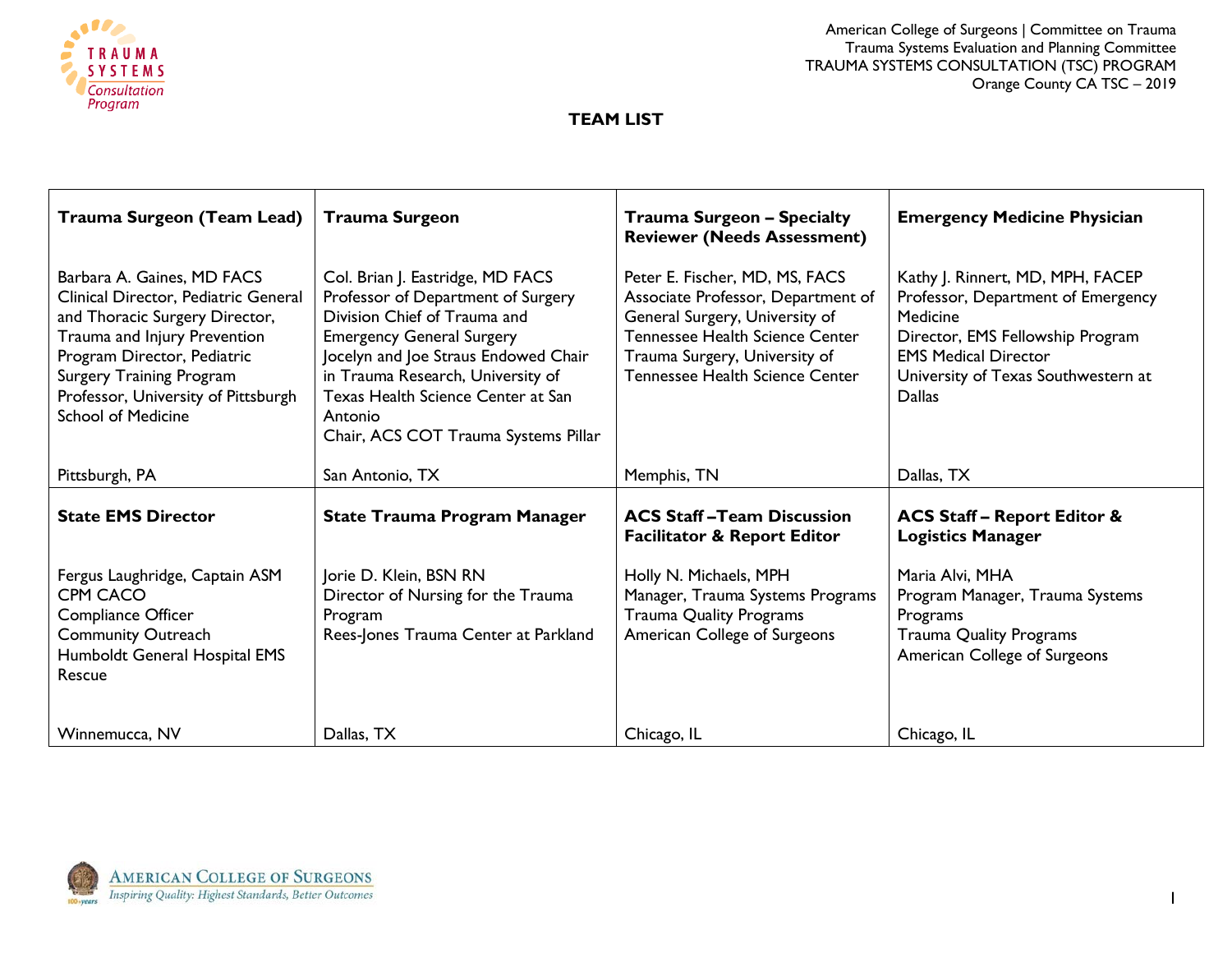

## **TEAM BIOGRAPHIES**

BARBARA A. GAINES, MD FACS Role: Trauma Surgeon (Team Lead)

Dr. Gaines is a Professor of Surgery at the University Of Pittsburgh School Of Medicine and an attending surgeon at the Children's Hospital of Pittsburgh of UPMC, a level 1 pediatric trauma center. She serves as the Director of the Benedum Pediatric Trauma and Injury Prevention Programs, Clinical Director of Pediatric General and Thoracic Surgery, and the Program Director of the Pediatric Surgery Training Program. She is triple board certified in pediatric surgery, general surgery and surgical critical care.

Dr. Gaines is currently serving as the Chair of the American Association for the Surgery of Trauma (AAST) Pediatric Committee, a member of the American College of Surgeons Committee on Trauma

(ACS-COT), and the Secretary/Treasurer of the Association of Pediatric Surgery Training Directors (APSTD). She is a past president and founding member of the Pediatric Trauma Society (PTS) and a past board president of the Injury Free Coalition for Kids. Her current research interests include the role of post-traumatic coagulopathy in pediatric trauma, as well as outcomes and quality of life after pediatric injury and the prevention of childhood injury.



# COL. BRIAN J. EASTRIDGE, MD FACS

Role: Trauma Surgeon

Dr. Brian Eastridge received his BS in biochemistry from Virginia Tech in 1985 and his MD from the University of Maryland School of Medicine in 1989. He entered the US Army Reserve as a second lieutenant Medical Service Corps officer in 1988. Dr. Eastridge did his residency in general surgery at the University of Maryland Medical System and then pursued fellowship training in surgical critical care at the University of Texas Southwestern Medical Center in Dallas, TX. During his tenure on the academic faculty at UTSW, Dr. Eastridge was deployed three times in support of combat operations Operation Enduring Freedom and Operation Iraqi Freedom as a U.S Army Reserve surgeon in 2002, 2003, and 2004. During his deployment in 2004, he was appointed as the first

Joint Theater Trauma System Director.

Dr. Eastridge matriculated to active duty U.S Army in 2005 and served as Trauma Medical Director for the Brooke Army Medical Center, Surgical Critical Care Program Director for SAUSHEC, Director of the Joint Trauma System (U.S. Army Institute of Surgical Research of the U.S. Army's Medical Research and Material Command (MRMC), and Trauma Consultant to the US Army Surgeon General. During his active duty service, he was deployed two more times to combat in Southwest Asia during which time he lead the development and implementation of the military trauma system.

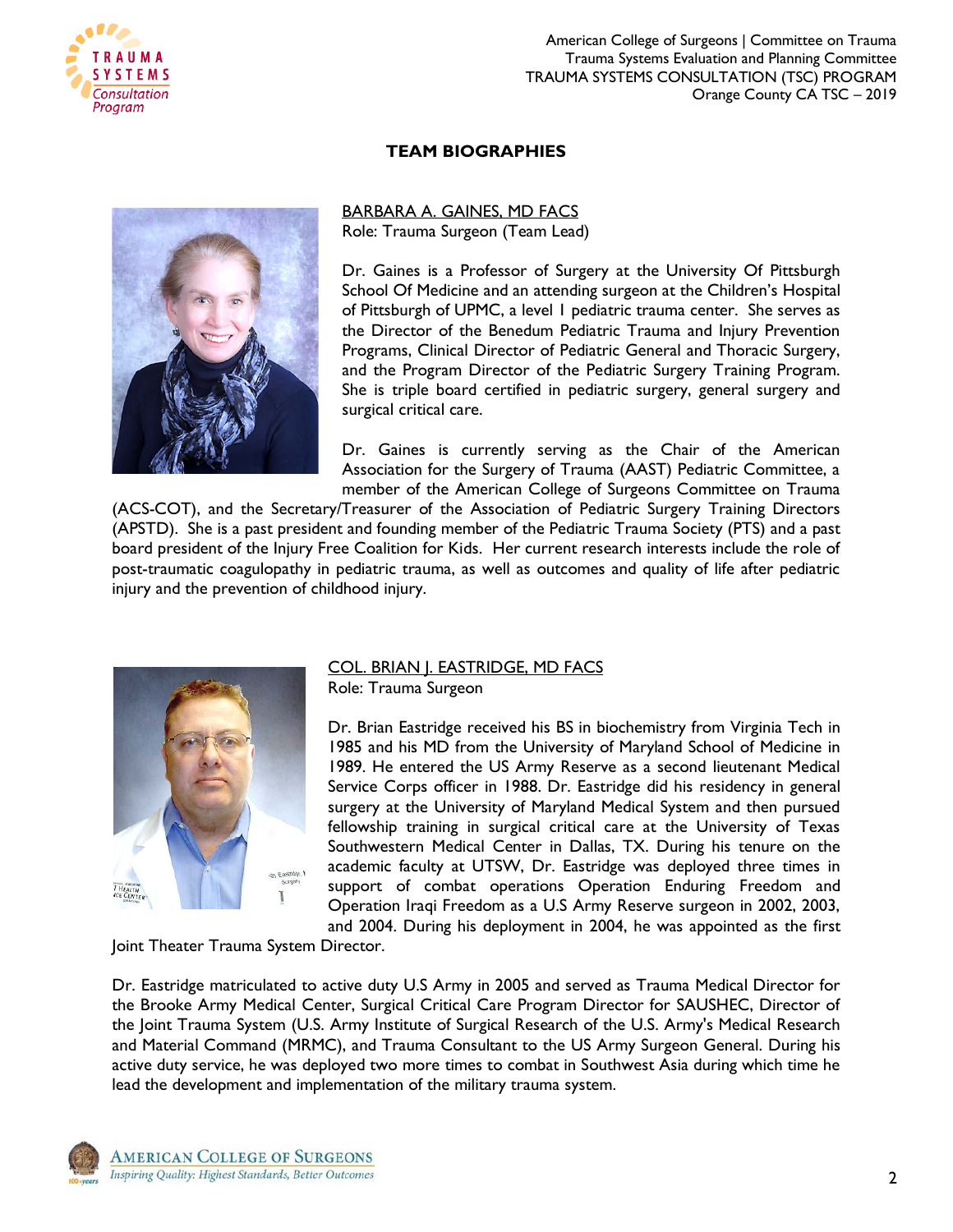

During his career, Dr. Eastridge has published extensively in the peer reviewed literature and edited three books focused upon improving the military trauma system and improving combat casualty care outcomes for our Wounded Warriors. Dr. Eastridge left active service and returned to the active US Army Reserves in late 2012 and is currently the DCCS of the 228th Combat Support Hospital. His military awards and decorations include the Combat Medical Badge, Combat Action Badge, Legion of Merit, Bronze Star Medal, Defense Meritorious Service Medal, and the Joint Service Commendation Medal. He is a member of Order of Military Medical Merit. For his military service, he has been awarded the American Association for the Surgery of Trauma Honorary Medal for Combat Surgical Care in 2004 and the US Army Medical Research and Materiel Command Combat Casualty Care Program Award for Excellence in 2011.

Currently, he is Professor of Surgery at the University of Texas Health Science Center and was appointed as the Trauma Medical Director of the University Health System in San Antonio, TX. He holds the Jocelyn and Joe Straus Endowed Chair in Trauma Research. His current research interests are focused on trauma system development, including development of the regional trauma system performance improvement initiatives, predictive modeling of injury outcomes, and improved pre-hospital resuscitation strategies for casualties. Dr. Eastridge also serves as an active member on the American College of Surgeons Committee on Trauma, and is the current Chair of the Trauma Systems Evaluation and Planning Committee, and the Trauma Systems Pillar.



systems and prehospital care.

PETER E. FISCHER, MD MS FACS

Role: Trauma Surgeon – Specialty Reviewer (Needs Assessment)

Dr. Fischer is an Associate Professor of Surgery at the University of Tennessee Health Science Center in Memphis, TN. He completed his residency in general surgery at the University of Tennessee at Memphis and subsequently a surgical critical care fellowship at Oregon Health and Science University in Portland, OR.

He was previously at Carolinas Medical Center in Charlotte, NC before returning to Memphis in 2016.

He has been an active member in the fire service as a firefighter & paramedic since 1998, and thus his main areas of interest include trauma

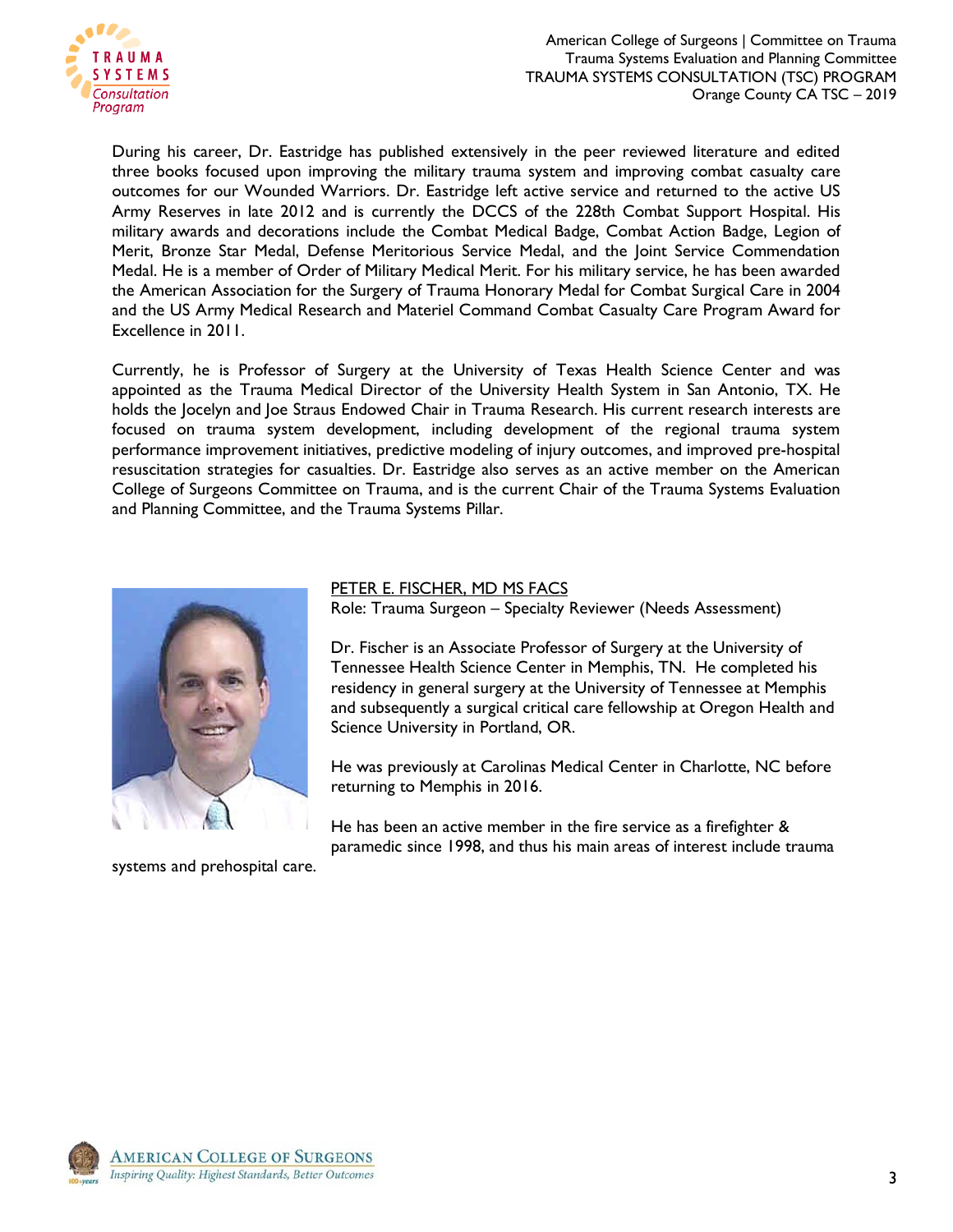



KATHY J. RINNERT, MD MPH FACEP Role: Emergency Medicine Physician

Dr. Rinnert began her career in emergency medicine and emergency medical services (EMS) in the early 1980's as a Nationally Registered Paramedic in a five-county, rural EMS agency in the Allegheny Mountains of Southeast Ohio. She completed medical school at the Ohio State University, followed by an internship in Internal Medicine at Loyola University, and residency training in Emergency Medicine at the University of Chicago. Following residency, Dr. Rinnert completed a two-year fellowship in Emergency Medical Services (EMS) at the University of Pittsburgh. She simultaneously obtained a Master's in Public Health at the Graduate School during her tenure in Pittsburgh.

Dr. Rinnert is currently a Professor of the Department of Emergency Medicine at the University of Texas Southwestern Medical Center at Dallas (UTSWMC). Additionally, she is the Director of the EMS Fellowship Program and the EMS Medical Director. She was previously the Associate Medical Director for the UTSW/BioTel EMS system, encompassing sixteen municipalities and their fire-based EMS and Public Safety agencies. In this capacity, she oversaw the out-of-hospital practice of over 1700 paramedics operating in urban, suburban, and rural environments. Dr. Rinnert directs the Center for Government Emergency Medical Security Services (GEMSS) at the UTSWMC, which provides academic and clinical tactical support to government agencies. At the Center, she directs both the EMS and GEMSS fellowship programs, which provide post-doctoral training in these subspecialty areas of emergency medicine.

Dr. Rinnert has special interest and expertise in trauma, injury prevention and control, air medical transport, tactical EMS, urban search and rescue, and domestic preparedness for weapons of mass effect (WME) and counterterrorism. She is a member of the Board of Directors for the Commission on Accreditation of Ambulance Services (CAAS), the national body for accreditation of EMS agencies in the United States and Canada. Dr. Rinnert is an active grant reviewer for the Centers for Disease Control and Prevention-National Institute for Occupational Safety and Health (CDC-NIOSH) and trauma systems consultant to the American College of Surgeons Committee on Trauma (ACS-COT).



#### FERGUS LAUGHRIDGE, Captain ASM CPM CACO Role: State EMS Director

Mr. Laughridge is currently employed by Humboldt General Hospital EMS Rescue in Winnemucca, Nevada. Mr. Laughridge has the responsibility of assuring regulatory compliance for a high performance and dynamic emergency medical system. Mr. Laughridge is also responsible for coordination of public health preparedness for Humboldt General Hospital and surrounding county.

Mr. Laughridge has a diverse professional background as a police officer, firefighter, paramedic, disaster response coordinator, and manager of

EMS systems and operations. Mr. Laughridge has served as the Director of Nevada State Health Division, Emergency Medical Systems and Trauma program where he was responsible for assuring the quality of out of hospital emergency medical and trauma services throughout Nevada. As State

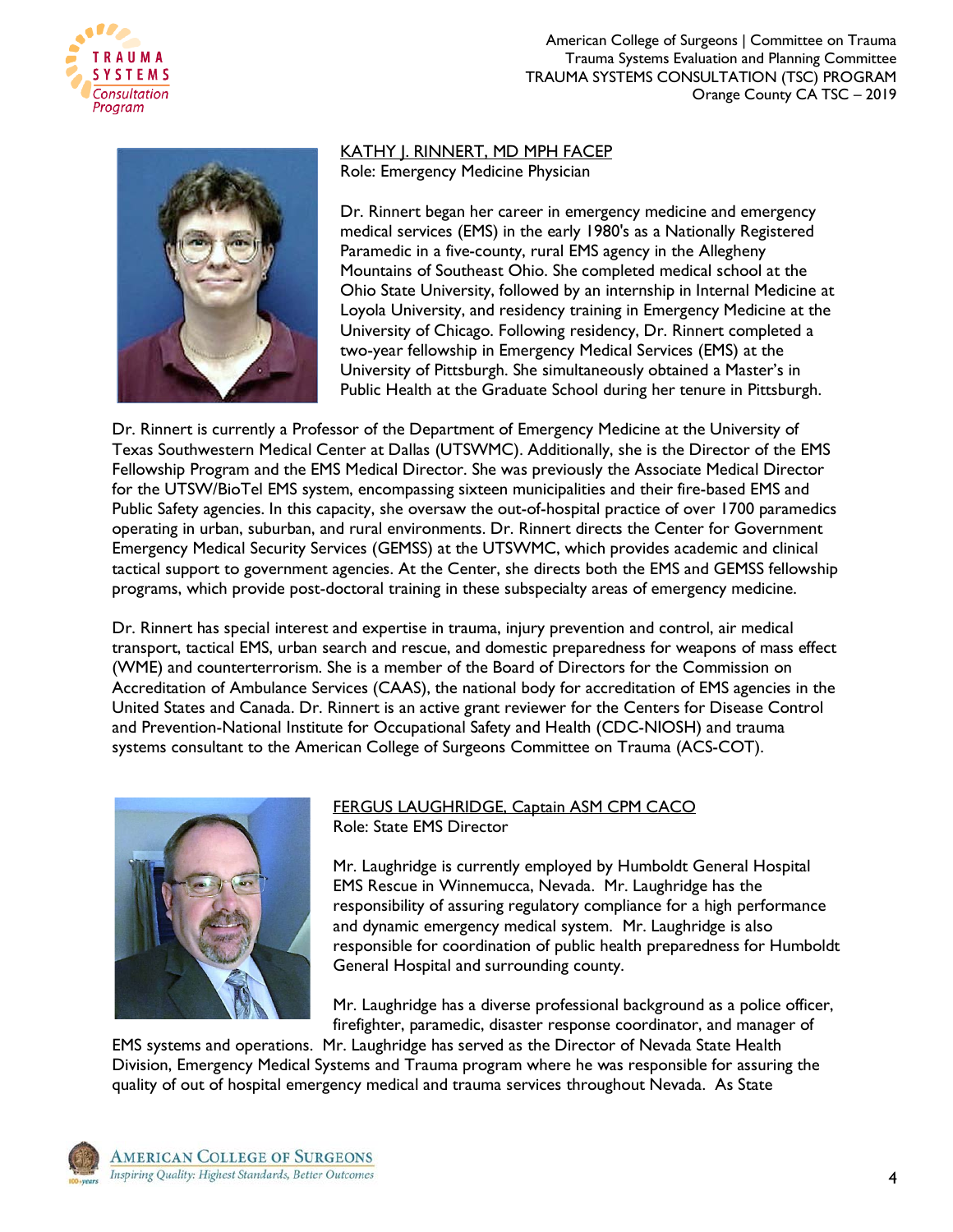

Director, he was involved with numerous federal, state, and community activities relating to emergency preparedness and response.

Mr. Laughridge is continually engaged on various committees and workgroups centered on quality patient care, trauma systems, public health preparedness, and credentialing of EMS systems.



JORIE D. KLEIN, BSN RN Role: State Trauma Program Manager

Ms. Klein is the current director of nursing for the trauma program at the Rees-Jones Trauma Center at Parkland. In this role she is responsible for the oversight and authority for the trauma nurse clinician program, trauma registry, trauma performance improvement process, injury prevention and outreach education in conjunction with the trauma medical director.

She is the past director of disaster management at Parkland. Ms. Klein is the current chair of the Governor's EMS, Trauma Advisory Council's Trauma System Committee. In addition, Ms. Klein is the vice-chair of the

North Central Texas Trauma Advisory Council. Ms. Klein is a past president of the Society of Trauma Nurses and is a current member of the STN TOPIC committee and ATCN committee. Ms. Klein is also an instructor for the TOPIC Course and the ATCN course and regional VI chair for STN. In addition, she is an instructor for the Disaster Management Emergency Preparedness Course sponsored by the American College of Surgeons. Additionally, Ms. Klein is the course director for the Trauma Center Leadership Course and the Trauma System Leadership Course, which she developed. She is the founding member of the Texas Trauma Coordinators Forum.

Ms. Klein was recently appointed to the ACS Committee on Trauma's Performance Improvement Patient Safety Committee as a STN Nurse Liaison. In this capacity she is working in collaboration with the Best Practice Workgroup.



## HOLLY N. MICHAELS, MPH

Role: ACS Staff – Team Discussion Facilitator & Report Editor

Ms. Michaels joined the American College of Surgeons (ACS) in January 2007, and has served in several key areas of the Trauma Quality Programs during her tenure at the ACS. As the Program Administrator for the Trauma Systems Consultation Program, Ms. Michaels managed over 30 state and regional system reviews, bringing together multidisciplinary teams of industry experts to assess, evaluate, and recommend strategic improvements for state and regional trauma systems.

Following several years facilitating the growth and development of this

program, she transitioned into a Program Manager role, leading the development of new programs including piloting the Level III Trauma Quality Improvement Program (TQIP) and expanding the TQIP Collaborative Program. In her role as Program Manager, her responsibilities continued to evolve to match the growth of programs and needs of stakeholders. Ms. Michaels was recently promoted to the